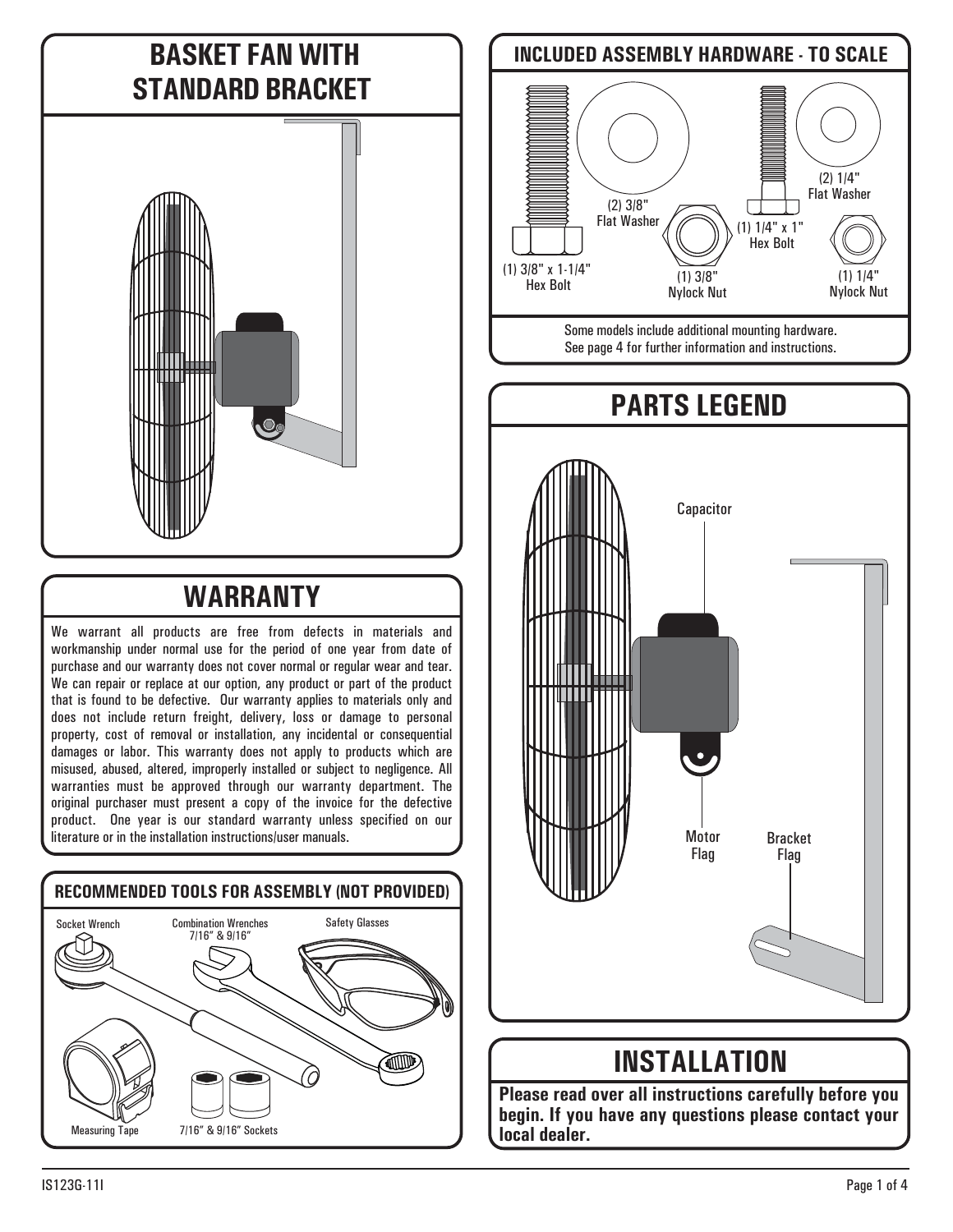

Attach fan to bracket. Insert bracket flag in between the motor flags and secure using the center holes on the motor flags with (1) 3/8" x 1-1/4 hex bolt, (2) 3/8" washers and (1) 3/8" nylock nut as shown in step 4a. Using the crescent openings on the motor flags, install the (1) 1/4" x 1- hex bolt, (2) 1/4" washers and (1) 1/4" nylock nut as shown in step 4b. Adjust the fan to the desired angle and tighten hardware to secure fan angle.

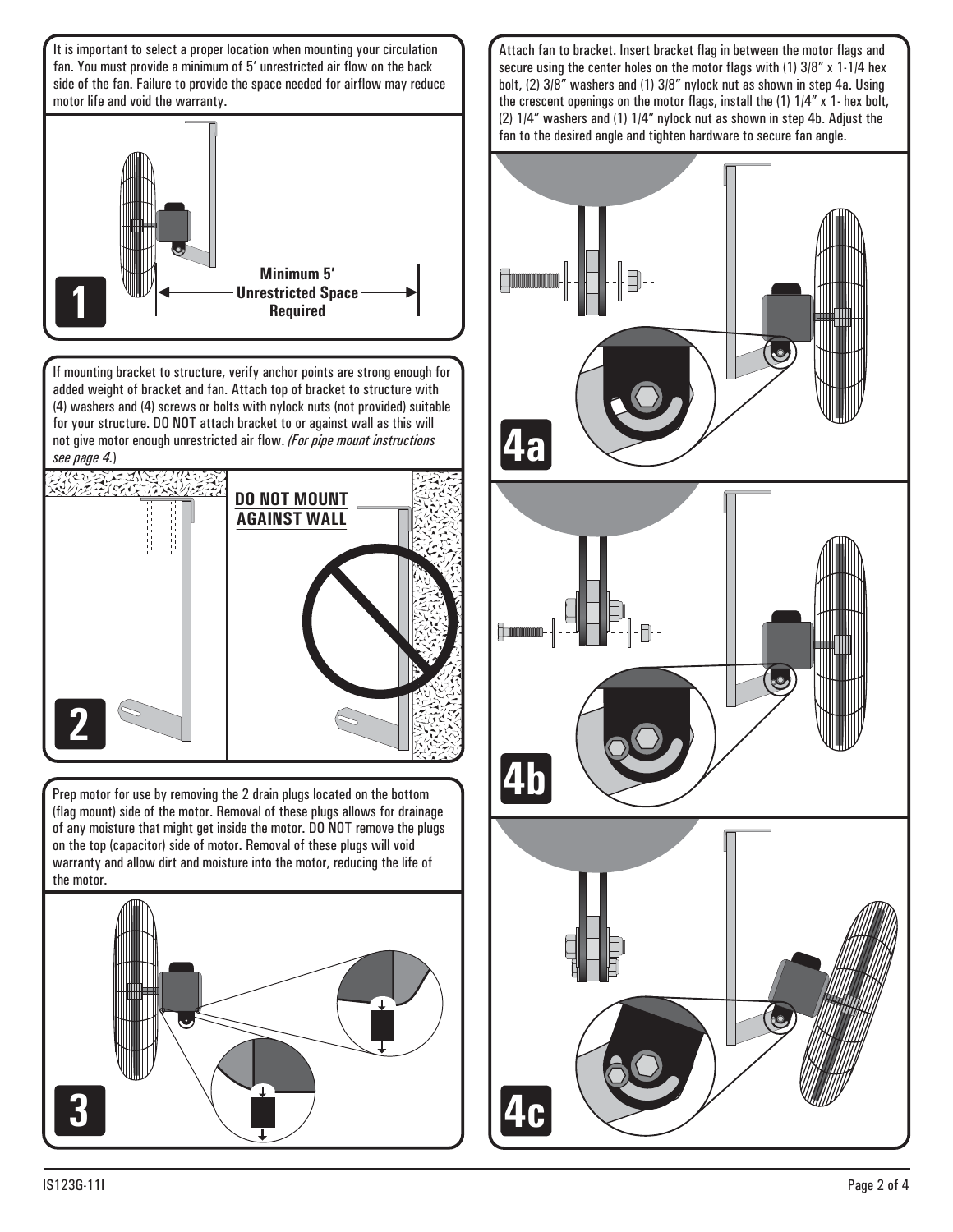### **ADDITIONAL CLARIFICATIONS AND WARNINGS**

**Maximum 60º angle**  Do NOT operate the fan with the motor mounted in a vertical orientation, or at any angle larger than 60º from horizontal as shown above. Mounting this way will void the warranty. Do NOT operate fan with the motor mounted at an angle larger than 60º from horizontal. This will void the warranty.



Do NOT mount bracket horizontally. The included bracket was not designed to be mounted this way and cannot withstand the structural stress caused by the weight and movement of the fan. Mounting the bracket and fan this way will void the warranty.

Contact your dealer for a wide variety of horizontal brackets and additional options for mounting.